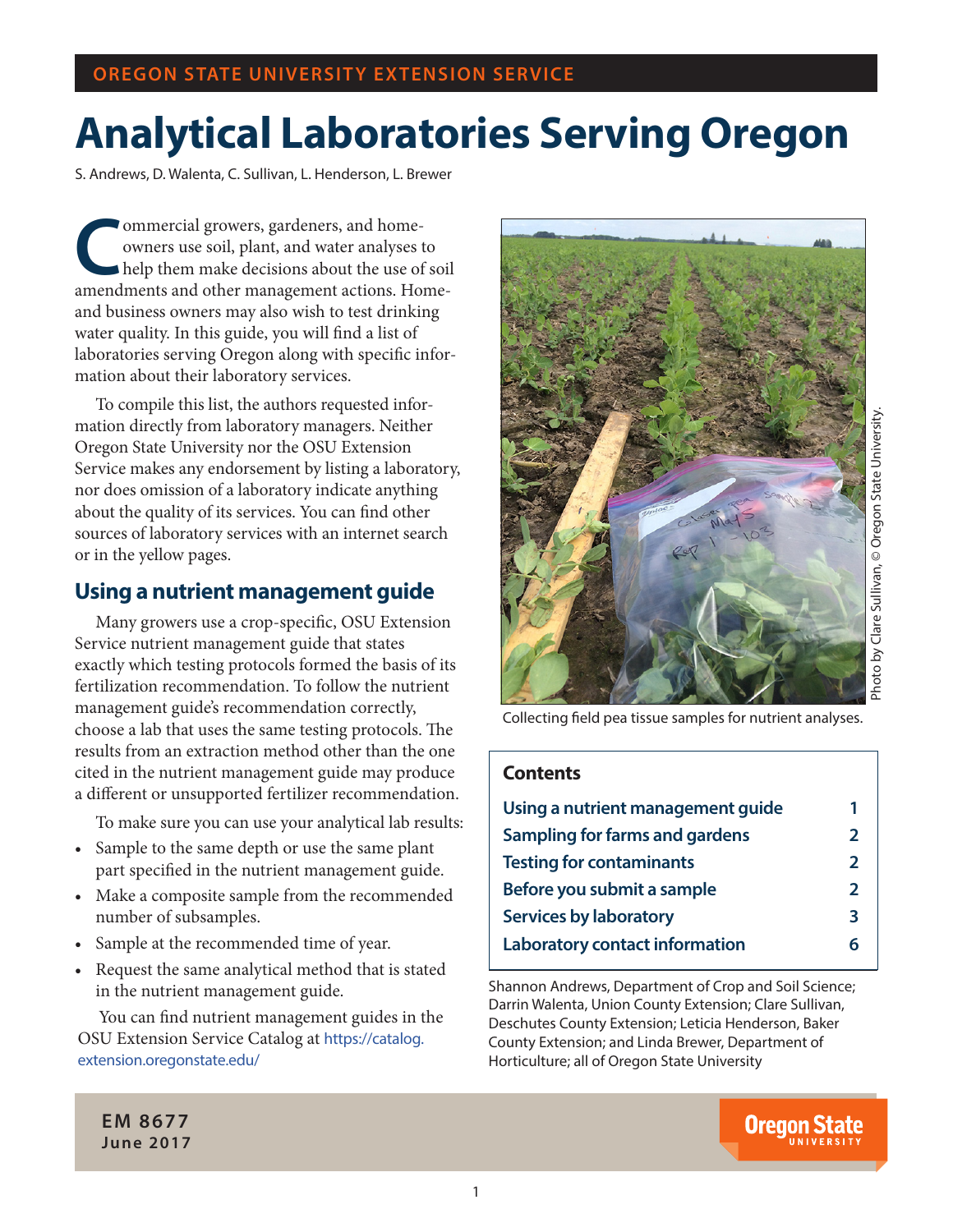#### **Sampling for farms and gardens**

Soil condition and plant stages vary depending on the season, their geographic location, or their position in the landscape. The usefulness of your lab results will vary depending on when, where, and how you collect the sample. See the OSU Extension Service publication, *A Guide to Collecting Soil Samples for Farms and Gardens* (EC 628) for more details. Local Extension faculty can also confirm that you are following standard sampling procedures.

If your main concern is to understand why plants don't grow in a certain area, a soil or plant nutrient analysis might not answer all of your questions. It is recommended that you work with your local Extension faculty to assess potential barriers and develop a plan to resolve plant performance issues.

#### **Testing for contaminants**

Many people are concerned that plants, soils, and water have been contaminated with heavy metals. While many labs analyze for these contaminants, different methods produce different results. If your concern is environmental health, look for a certified lab that uses the methods similar to the standards set by health and safety regulations. You can find more detail about these methods, standards, and regulations in *Reducing Lead Hazard in Gardens and Play Areas* (EC 1616).

This publication's list of labs includes services related to the overall health of the environment. The level of testing and services provided within each

category varies between labs. Confirm that the lab you are interested in can give you the results you seek.

Many plant production and environmental problems are interrelated. Quality analytical results can improve management decisions, environmental conditions—and your economic bottom line. You can find details for well-water sampling and interpretation of well-water analyses in the *Water Well Owner's Handbook, A guide to water wells in Oregon* (Oregon Health Authority).

#### **Before you submit a sample**

Consult your local OSU Extension Service faculty before you submit samples to a laboratory. They can help assure that the analysis you request will give you the information to support your management decisions.

Before submitting any sample, call the lab or visit the website for specifics about costs and payment, shipping instructions, the methods used for analysis, and their average turn-around time for results. Confirm that the lab contact understands what kind of decisions you want to make from your test results. This will ensure that you get the highest quality information from your investment.

Analytic labs can be accredited by professional organizations or participate in proficiency testing programs specific to the types of tests they perform. If you have questions about the accreditation of any laboratory, be sure to ask before submitting your samples.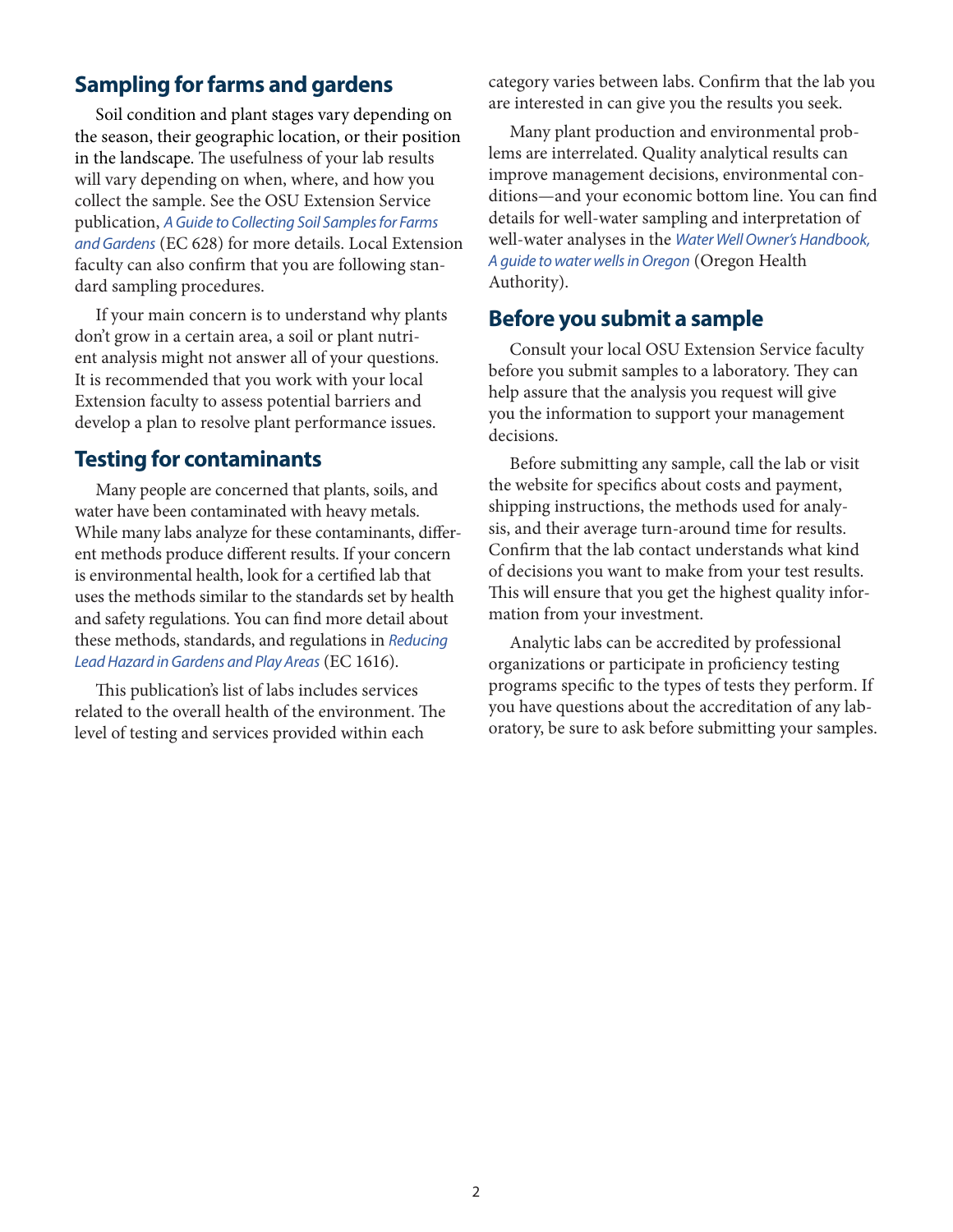## **Services by laboratory**

|                                                        |                                               |                                                   |              | <b>Soil testing</b>                           |                      |                                                                                      |                                                  | <b>Water analysis</b>               |                       |                                                   |                                                     | <b>Plant analysis</b>                                           | <b>Disease</b><br>testing/<br>identification                                  |                                                           |                                              |                                         |
|--------------------------------------------------------|-----------------------------------------------|---------------------------------------------------|--------------|-----------------------------------------------|----------------------|--------------------------------------------------------------------------------------|--------------------------------------------------|-------------------------------------|-----------------------|---------------------------------------------------|-----------------------------------------------------|-----------------------------------------------------------------|-------------------------------------------------------------------------------|-----------------------------------------------------------|----------------------------------------------|-----------------------------------------|
|                                                        | agricultural soil tests<br>Full complement of | Agronomic recommend-<br>ations based on soil test | Heavy metals | Contaminants (pesticides,<br>other chemicals) | Soil health analysis | compost, feather meal, etc.)<br>Analyze nutrient content<br>of soil amends (manures, | Biological analyses (total<br>or fecal coliform) | Pesticides or other<br>contaminants | Nitrate, lead, metals | Irrigation water quality<br>(hardness, pH, salts) | Plant tissue analysis for<br>nutrient concentration | recommendations based<br>Provide agronomic<br>on tissue results | (NDF/ADF, crude fiber, fat,<br>Analyze feed and forage<br>protein, total ash) | endophyte on ryegrass or<br>Confirm presence of<br>fescue | Soil-borne pathogens<br>(phytophthora, etc.) | Identify plant pathogens<br>or diseases |
| <b>A&amp;L Western</b><br>Agricultural<br>Laboratories | $\bullet$                                     | $\bullet$                                         | $\bullet$    |                                               |                      | $\bullet$                                                                            | $\bullet$                                        |                                     | $\bullet$             | г                                                 | $\bullet$                                           | Ò                                                               | $\bullet$                                                                     |                                                           | $\bullet$                                    |                                         |
| AgSource<br>Laboratories                               | $\bullet$                                     | $\bullet$                                         | $\bullet$    |                                               | $\bullet$            | $\bullet$                                                                            | $\bullet$                                        |                                     | $\bullet$             | $\bullet$                                         | $\bullet$                                           | $\bullet$                                                       | $\bullet$                                                                     |                                                           | $\bullet$                                    |                                         |
| <b>ALS</b><br>Environmental                            | $\bullet$                                     | $\bullet$                                         | $\bullet$    | $\bullet$                                     |                      | $\bullet$                                                                            | $\bullet$                                        | $\bullet$                           | $\bullet$             | $\bullet$                                         |                                                     |                                                                 |                                                                               |                                                           |                                              |                                         |
| Analytical<br>Resources                                |                                               |                                                   | $\bullet$    | $\bullet$                                     |                      |                                                                                      | $\bullet$                                        | $\bullet$                           | $\bullet$             | $\bullet$                                         |                                                     |                                                                 |                                                                               |                                                           |                                              |                                         |
| AV Labs, Inc.                                          | $\bullet$                                     | $\bullet$                                         |              |                                               |                      | $\bullet$                                                                            | $\bullet$                                        |                                     | $\bullet$             | $\bullet$                                         | $\bullet$                                           |                                                                 | $\bullet$                                                                     |                                                           |                                              |                                         |
| Basin Agri-Serve                                       | $\bullet$                                     | $\bullet$                                         |              |                                               |                      | $\bullet$                                                                            |                                                  |                                     |                       |                                                   | $\bullet$                                           | $\bullet$                                                       | $\bullet$                                                                     |                                                           |                                              |                                         |
| Best-Test<br>Analytical<br>Services, LLC               | $\bullet$                                     | $\bullet$                                         | $\bullet$    |                                               | $\bullet$            | $\bullet$                                                                            |                                                  |                                     | $\bullet$             | $\bullet$                                         | $\bullet$                                           |                                                                 |                                                                               |                                                           |                                              |                                         |
| <b>Brookside</b><br>Laboratories,<br>Inc.              | $\bullet$                                     |                                                   | $\bullet$    | $\bullet$                                     | $\bullet$            | $\bullet$                                                                            | $\bullet$                                        | О                                   |                       | г                                                 | $\bullet$                                           |                                                                 | $\bullet$                                                                     |                                                           |                                              |                                         |
| Cascade<br>Analytical, Inc.                            | $\bullet$                                     |                                                   | $\bullet$    |                                               |                      | $\bullet$                                                                            | $\bullet$                                        |                                     | $\bullet$             | $\bullet$                                         | $\bullet$                                           |                                                                 |                                                                               |                                                           |                                              |                                         |
| Dairy One<br>Forage Lab                                | $\bullet$                                     |                                                   |              |                                               | $\bullet$            | $\bullet$                                                                            | $\bullet$                                        |                                     | $\bullet$             | $\bullet$                                         | $\bullet$                                           | $\bullet$                                                       | $\bullet$                                                                     |                                                           |                                              |                                         |
| Dellavalle<br>Laboratory, Inc.                         | $\bullet$                                     | $\bullet$                                         |              |                                               | $\bullet$            | $\bullet$                                                                            | $\bullet$                                        |                                     | $\bullet$             | $\bullet$                                         | $\bullet$                                           | $\bullet$                                                       | $\bullet$                                                                     |                                                           | $\bullet$                                    |                                         |
| <b>Edge Analytical</b>                                 | $\bullet$                                     | $\bullet$                                         | $\bullet$    |                                               |                      |                                                                                      | $\bullet$                                        | $\bullet$                           | $\bullet$             | $\bullet$                                         |                                                     |                                                                 |                                                                               |                                                           |                                              |                                         |
| <b>Kuo Testing</b><br>Laboratories, Inc.               | $\bullet$                                     | $\bullet$                                         | $\bullet$    | $\bullet$                                     | $\bullet$            | $\bullet$                                                                            | $\bullet$                                        | $\bullet$                           | $\bullet$             | $\bullet$                                         | $\bullet$                                           | $\bullet$                                                       | $\bullet$                                                                     |                                                           |                                              |                                         |
| <b>Magic Valley</b><br>Labs                            |                                               |                                                   |              |                                               |                      |                                                                                      | $\bullet$                                        | $\bullet$                           | $\bullet$             | $\bullet$                                         |                                                     |                                                                 |                                                                               |                                                           |                                              |                                         |
| Mukang Labs,<br>Inc                                    | $\bullet$                                     | $\bullet$                                         | $\bullet$    |                                               | $\bullet$            | $\bullet$                                                                            | $\bullet$                                        | $\bullet$                           | $\bullet$             | $\bullet$                                         | $\bullet$                                           | $\bullet$                                                       | $\bullet$                                                                     |                                                           |                                              |                                         |
| Northwest<br>Agricultural<br>Consultants               | $\bullet$                                     | $\bullet$                                         | $\bullet$    | $\bullet$                                     | $\bullet$            | $\bullet$                                                                            |                                                  |                                     | $\bullet$             | $\bullet$                                         | $\bullet$                                           | $\bullet$                                                       | $\bullet$                                                                     |                                                           |                                              |                                         |
| OMIC USA, Inc.                                         | $\bullet$                                     |                                                   | $\bullet$    | $\bullet$                                     |                      |                                                                                      | $\bullet$                                        | $\bullet$                           | $\bullet$             | $\bullet$                                         |                                                     |                                                                 |                                                                               |                                                           |                                              |                                         |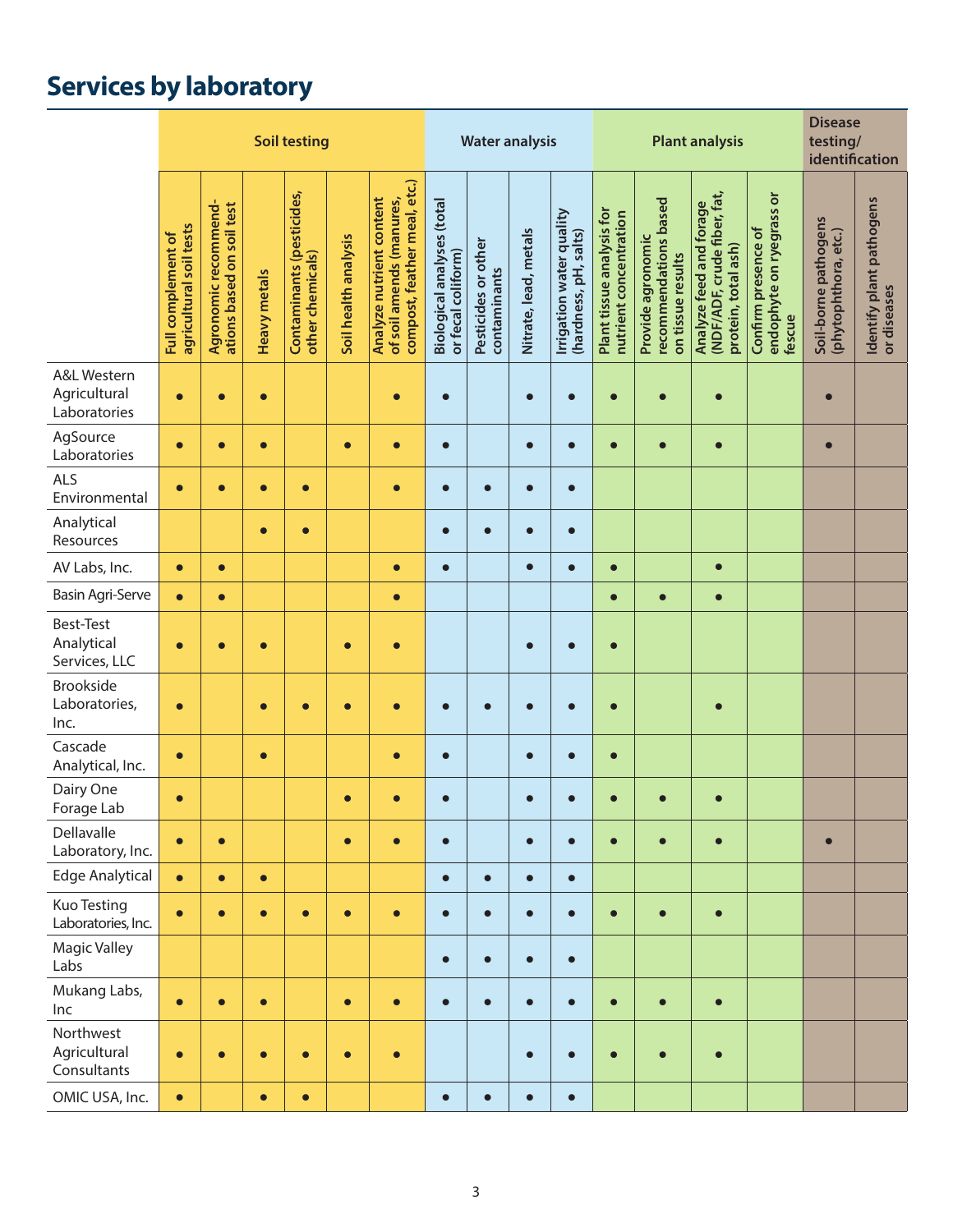## **Services by laboratory** *(continued)*

|                                                                                     |                                               |                                                   |                     | <b>Soil testing</b>                           |                      |                                                                                      |                                                         | <b>Water analysis</b>               |                       |                                                   |                                                     | <b>Plant analysis</b>                                           | <b>Disease</b><br>testing/<br>identification                                  |                                                           |                                              |                                         |
|-------------------------------------------------------------------------------------|-----------------------------------------------|---------------------------------------------------|---------------------|-----------------------------------------------|----------------------|--------------------------------------------------------------------------------------|---------------------------------------------------------|-------------------------------------|-----------------------|---------------------------------------------------|-----------------------------------------------------|-----------------------------------------------------------------|-------------------------------------------------------------------------------|-----------------------------------------------------------|----------------------------------------------|-----------------------------------------|
|                                                                                     | agricultural soil tests<br>Full complement of | Agronomic recommend-<br>ations based on soil test | <b>Heavy metals</b> | Contaminants (pesticides,<br>other chemicals) | Soil health analysis | compost, feather meal, etc.)<br>Analyze nutrient content<br>of soil amends (manures, | <b>Biological analyses (total</b><br>or fecal coliform) | Pesticides or other<br>contaminants | Nitrate, lead, metals | Irrigation water quality<br>(hardness, pH, salts) | Plant tissue analysis for<br>nutrient concentration | recommendations based<br>Provide agronomic<br>on tissue results | Analyze feed and forage<br>(NDF/ADF, crude fiber, fat,<br>protein, total ash) | endophyte on ryegrass or<br>Confirm presence of<br>fescue | Soil-borne pathogens<br>(phytophthora, etc.) | Identify plant pathogens<br>or diseases |
| Oregon State<br>University<br>$-$ Central<br>Analytical<br>Laboratory               | $\bullet$                                     |                                                   | $\bullet$           |                                               | $\bullet$            |                                                                                      |                                                         |                                     | $\bullet$             | г                                                 |                                                     |                                                                 |                                                                               |                                                           |                                              |                                         |
| Oregon State<br>University -<br>Cooperative<br>Chemical<br>Analytical<br>Laboratory |                                               |                                                   |                     |                                               |                      |                                                                                      |                                                         |                                     | $\bullet$             | C                                                 |                                                     |                                                                 |                                                                               |                                                           |                                              |                                         |
| Oregon State<br>University -<br>Endophyte<br>Service Lab                            |                                               |                                                   |                     |                                               |                      |                                                                                      |                                                         |                                     |                       |                                                   |                                                     |                                                                 |                                                                               |                                                           |                                              |                                         |
| Oregon State<br>University -<br><b>Plant Disease</b><br>Clinic                      |                                               |                                                   |                     |                                               |                      |                                                                                      |                                                         |                                     |                       |                                                   |                                                     |                                                                 |                                                                               |                                                           |                                              |                                         |
| Pacific<br>Agricultural<br>Laboratory                                               |                                               |                                                   |                     | $\bullet$                                     |                      |                                                                                      |                                                         | $\bullet$                           |                       |                                                   |                                                     |                                                                 |                                                                               |                                                           |                                              |                                         |
| Soiltest Farm<br>Consultants, Inc.                                                  | $\bullet$                                     | $\bullet$                                         | $\bullet$           |                                               | $\bullet$            | $\bullet$                                                                            |                                                         |                                     | $\bullet$             |                                                   | $\bullet$                                           |                                                                 | $\bullet$                                                                     |                                                           |                                              |                                         |
| Specialty<br>Analytical                                                             | $\bullet$                                     | $\bullet$                                         | $\bullet$           | $\bullet$                                     |                      | $\bullet$                                                                            | $\bullet$                                               | $\bullet$                           | $\bullet$             | $\bullet$                                         | $\bullet$                                           | $\bullet$                                                       |                                                                               |                                                           |                                              |                                         |
| Stukenholtz<br>Laboratory, Inc.                                                     | $\bullet$                                     | $\bullet$                                         |                     |                                               |                      | $\bullet$                                                                            | $\bullet$                                               |                                     | $\bullet$             | $\bullet$                                         | $\bullet$                                           | $\bullet$                                                       | $\bullet$                                                                     |                                                           |                                              |                                         |
| <b>Table Rock</b><br>Labs                                                           | $\bullet$                                     | $\bullet$                                         |                     |                                               |                      |                                                                                      | $\bullet$                                               | $\bullet$                           | $\bullet$             | $\bullet$                                         |                                                     |                                                                 |                                                                               |                                                           |                                              |                                         |
| University<br>of Idaho-<br>Analytical<br>Sciences<br>Laboratory                     | $\bullet$                                     |                                                   | $\bullet$           |                                               |                      |                                                                                      |                                                         |                                     |                       |                                                   |                                                     |                                                                 |                                                                               |                                                           |                                              |                                         |
| <b>USAg</b><br>Analytical<br>Services, Inc.                                         | $\bullet$                                     |                                                   |                     |                                               |                      |                                                                                      |                                                         |                                     |                       |                                                   |                                                     |                                                                 | $\bullet$                                                                     |                                                           |                                              |                                         |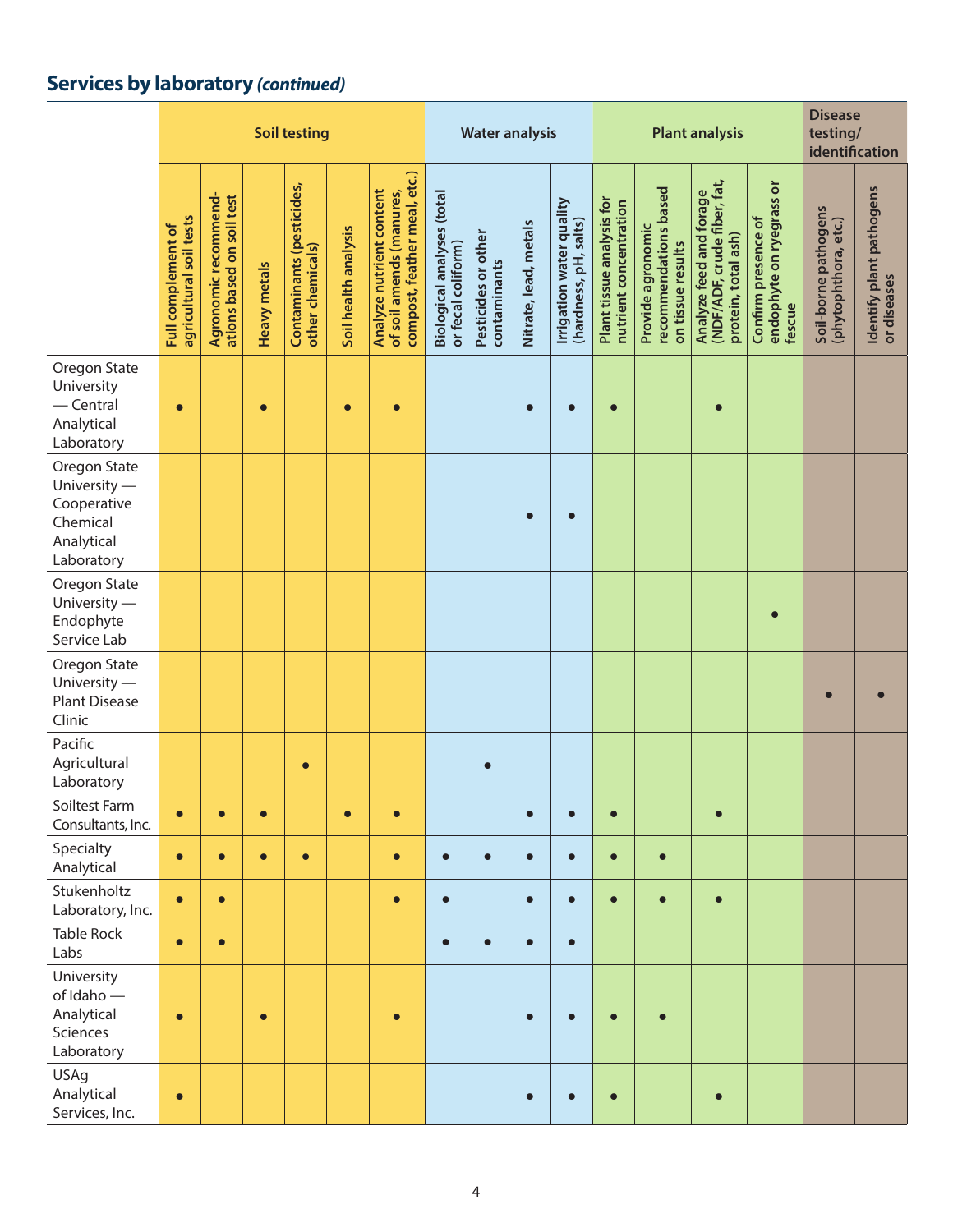## **Services by laboratory** *(continued)*

|                                                   | <b>Soil testing</b>                                     |                                                   |              |                                               |                      |                                                                                      |                                                         | <b>Water analysis</b>               |                       |                                                      |                                                     | <b>Plant analysis</b>                                           | <b>Disease</b><br>testing/<br>identification                                    |                                                                               |                                              |                                         |
|---------------------------------------------------|---------------------------------------------------------|---------------------------------------------------|--------------|-----------------------------------------------|----------------------|--------------------------------------------------------------------------------------|---------------------------------------------------------|-------------------------------------|-----------------------|------------------------------------------------------|-----------------------------------------------------|-----------------------------------------------------------------|---------------------------------------------------------------------------------|-------------------------------------------------------------------------------|----------------------------------------------|-----------------------------------------|
|                                                   | agricultural soil tests<br>complement of<br><b>Full</b> | Agronomic recommend-<br>ations based on soil test | Heavy metals | Contaminants (pesticides,<br>other chemicals) | Soil health analysis | compost, feather meal, etc.)<br>Analyze nutrient content<br>of soil amends (manures, | <b>Biological analyses (total</b><br>or fecal coliform) | Pesticides or other<br>contaminants | Nitrate, lead, metals | water quality<br>(hardness, pH, salts)<br>Irrigation | Plant tissue analysis for<br>nutrient concentration | recommendations based<br>Provide agronomic<br>on tissue results | Analyze feed and forage<br>(NDF/ADF, crude fiber, fat,<br>ash<br>protein, total | $\overline{\sigma}$<br>endophyte on ryegrass<br>Confirm presence of<br>fescue | Soil-borne pathogens<br>(phytophthora, etc.) | Identify plant pathogens<br>or diseases |
| <b>Utah State</b><br>University<br>Analytical Lab | $\bullet$                                               | $\bullet$                                         | $\bullet$    |                                               |                      | $\bullet$                                                                            |                                                         |                                     | $\bullet$             | г                                                    |                                                     | $\bullet$                                                       | $\bullet$                                                                       |                                                                               |                                              |                                         |
| Waterlab Corp.                                    |                                                         |                                                   |              |                                               |                      |                                                                                      | $\bullet$                                               |                                     | $\bullet$             | $\bullet$                                            |                                                     |                                                                 |                                                                                 |                                                                               |                                              |                                         |
| Waypoint<br>Analytical<br>California, Inc.        | $\bullet$                                               | $\bullet$                                         | $\bullet$    | $\bullet$                                     |                      | $\bullet$                                                                            |                                                         | $\bullet$                           |                       | $\bullet$                                            | $\bullet$                                           | $\bullet$                                                       |                                                                                 |                                                                               | $\bullet$                                    |                                         |
| Western<br>Laboratories,<br>Inc.                  | $\bullet$                                               | $\bullet$                                         |              |                                               |                      | $\bullet$                                                                            | $\bullet$                                               |                                     | $\bullet$             | $\bullet$                                            | $\bullet$                                           | $\bullet$                                                       | $\bullet$                                                                       | $\bullet$                                                                     | $\bullet$                                    |                                         |
| William F. Black<br>Soil Testing                  | $\bullet$                                               |                                                   | $\bullet$    |                                               |                      | $\bullet$                                                                            |                                                         |                                     |                       | $\bullet$                                            | $\bullet$                                           |                                                                 |                                                                                 |                                                                               |                                              |                                         |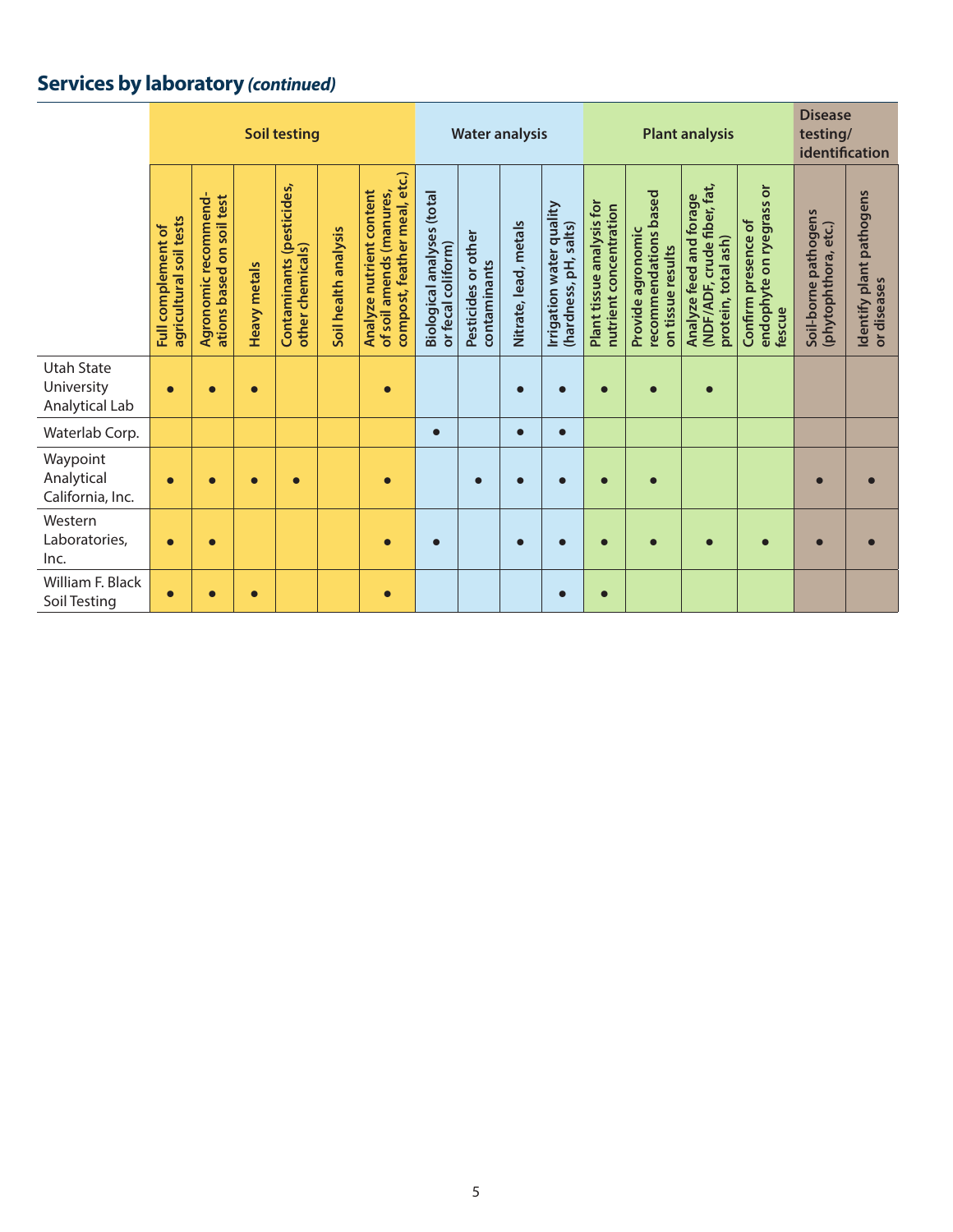## **Laboratory contact information**

#### **A&L Western Agricultural Laboratories**

10220 SW Nimbus Ave., Bldg. K-9 Portland, OR 97223 503-968-9225 Fax: 503-598-7702 Web: www.al-labs-west.com Email: alportland@al-labs-west.com

#### **Ag Source Laboratories**

323 Sixth St. – P.O. Box 1350 Umatilla, OR 97882 800-537-1129 Fax: 541-922-5496 Web: http://agsource.crinet.com/page3780/ Umatilla-Locations Email: umatilla@agscource.com

#### **ALS Environmental**

1317 South 13th Avenue Kelso, WA 98626 360-577-7222 800-695-7222 Web: www.alsglobal.com Email: kurt.clarkson@alsglobal.com

#### **Analytical Resources**

Susan Dunnihoo 4611 S 134th Place Tukwila, WA 98168 206-621-6490 Fax: 206-695-6201 Web: www.arilabs.com Email: info@arilabs.com

#### **AV Labs, Inc.**

64 N. Broadway Othello, WA 99344 509-488-2468 Fax: 509-488-2473 Email: von@avlabsinc.com

#### **Basin Agri-Serve**

22109 Stateline Rd., P.O. Box R Merrill, OR 97633 541-798-5112 Fax: 541-798-5114 Email: basinagri@fireserve.net

#### **Best-Test Analytical Services, LLC**

3394 Bell Rd. NE Moses Lake, WA 98837 509-766-7701 Fax: 509-766-7705 Web: www.besttestlabs.com Email: service@besttestlabs.com

#### **Brookside Laboratories, Inc.**

200 White Mountain Drive New Bremen, OH 45869 419-977-2766 Fax: 419-977-2767 Web: www.blinc.com Email: info@blinc.com

#### **Cascade Analytical, Inc.**

3019 G.S. Center Rd. Wenatchee, WA 98801 800-545-4206 Web: www.cascadeanalytical.com Email: info@cascadeanalytical.com

#### **Dairy One Forage Lab**

730 Warren Rd. Ithaca, NY 14850 607-257-1272 Fax: 607-257-1350 Web: www.dairyone.com Email: forage@dairyone.com

#### **Dellavalle Laboratory, Inc.**

1910 W McKinley Ave. Fresno, CA 93728 559-233-6129 Fax: 559-268-8174 Web: www.dellavallelab.com

#### **Edge Analytical**

540 SW Third Corvallis, OR 97333 541-753-4946 Fax: 541-753-4994 Web: www.edgeanalytical.com/ Email: lab@edgeanalytical.com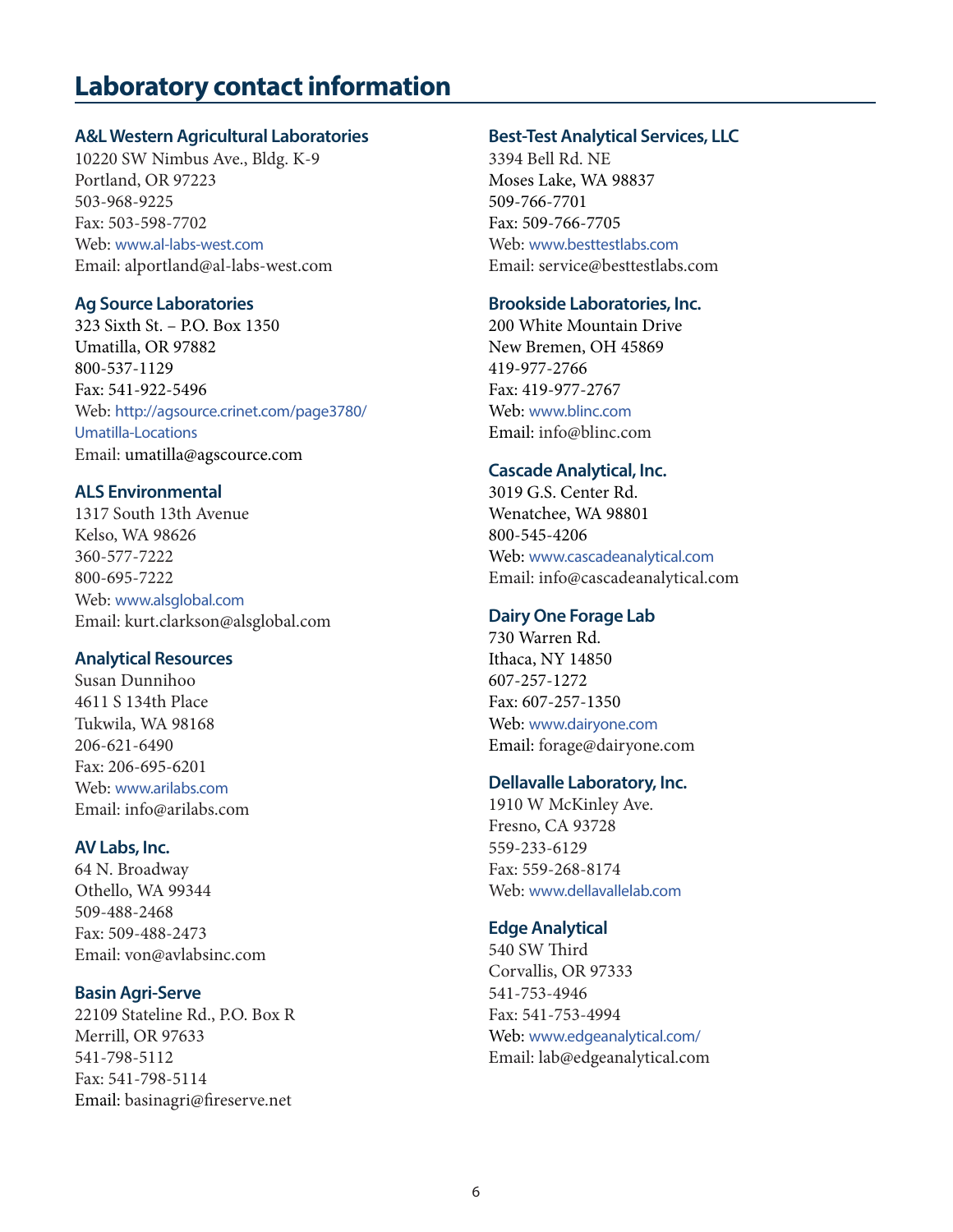#### **Kuo Testing Laboratories, Inc.**

337 S First Ave. Othello, WA 99344 509-488-0112 Fax: 509-488-0118 1300 Sixth St., Suite J Umatilla, OR 97882 541-922-6435 Fax: 541-922-6435 Web: www.kuotestinglabs.com Email: info@kuotestinglabs.com

#### **Magic Valley Labs**

210 Addison Ave. Twin Falls, ID 83301 208-733-4250 Fax: 208-734-2539 Email: mvlabs@cableone.net

#### **Mukang Labs, Inc.**

2526 E. St. Helens St. Pasco, WA 99301 509-544-2159 Fax: 509-547-4605 Web: www.mukanglabs.com Email: services@mukanglabs.com

#### **Northwest Agricultural Consultants**

2545 W Falls Ave Kennewick, WA 99336 509-783-7450 Fax: 509-783-5305 Web: www.nwag.com Email: lab@nwag.com

#### **OMIC USA, Inc.**

3344 NW Industrial St. Portland, OR 97210 503-223-1497 Fax: 503-223-9436 Web: http://www.omicnet.com/en/index.html Email: sales.us@omicusa.com

#### **Oregon State University Central Analytical Laboratory**

Shannon Andrews 3017 Ag Life Sciences Corvallis, OR 97331 541-737-2187 Fax: 541-737-1589 Web: http://agsci.oregonstate.edu/cal Email: shannon.andrews@oregonstate.edu

#### **Oregon State University Cooperative Chemical Analytical Laboratory**

Kathy Motter Oak Creek Bldg 254 Corvallis, OR 97331 541-737-5120 Web: ccal.oregonstate.edu Email: kathryn.motter@oregonstate.edu

#### **Oregon State University Endophyte Service Lab**

139 Oak Creek Building Corvallis, OR 97331 541-737-2872 Web: oregonstate.edu/endophyte-lab/ Email: a.morrie.craig@oregonstate.edu

#### **Oregon State University Plant Disease Clinic**

Melodie Putnam 1089 Cordley Hall Corvallis, OR 97331 541-737-3472 Fax: 541-737-2412 Web: www.plant-clinic.bpp.oregonstate.edu Email: Melodie.Putnam@oregonstate.edu

#### **Pacific Agricultural Laboratory**

21830 SW Alexander Lane Sherwood, OR 97140 503-626-7943 Fax: 503-641-0644 Web: www.pacaglab.com Email: sthun@pacaglab.com

#### **Soiltest Farm Consultants, Inc.**

2925 Driggs Dr. Moses Lake, WA 98837 509-765-1622 Fax: 509-765-0314 Web: www.soiltestlab.com Email: brent@soiltestlab.com

#### **Specialty Analytical**

Katherine Lynch 9011 SE Jannsen Road Clackamas, OR 97015 503-607-1331 Web: www.specialtyanalytical.com Email: katherine@specialtyanalytical.com Email: samantha@specialtyanalytical.com